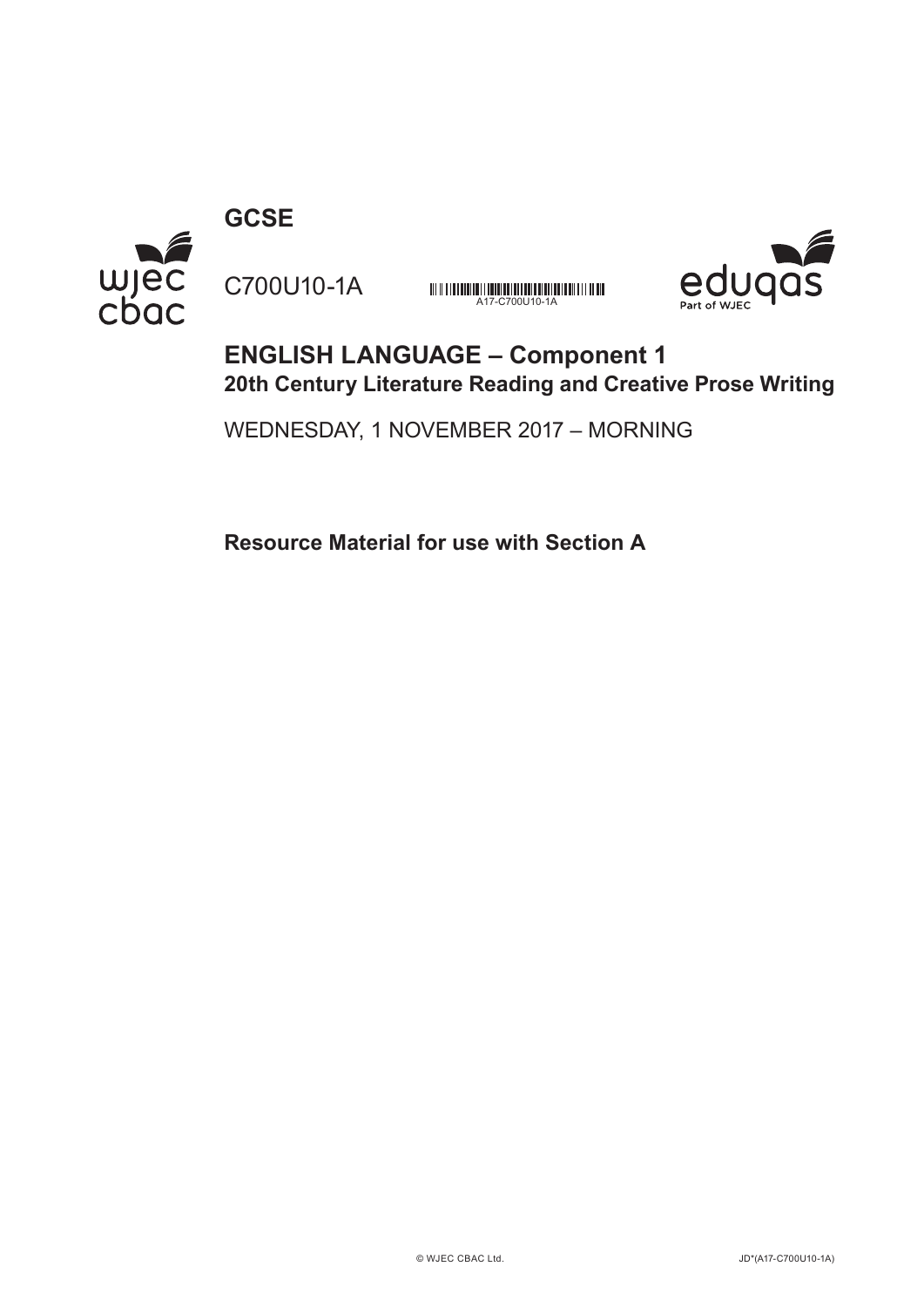## **SECTION A: 40 marks**

## *Read carefully the passage below.*

*The main character in this extract is Lucy Faulkner and her parents are Brian and Maureen Faulkner.*

|    | Lucy Faulkner was born in Luton because her father met a man in a pub who had a good<br>earner going in cheap leather jackets from Spain. Brian Faulkner decided to team up<br>with him, phoned Maureen, who was eight months pregnant and sitting quietly in London<br>with her mum, and told her to get herself up to Luton while he looked for a flat. In the                                                                                                                                                                                          |
|----|-----------------------------------------------------------------------------------------------------------------------------------------------------------------------------------------------------------------------------------------------------------------------------------------------------------------------------------------------------------------------------------------------------------------------------------------------------------------------------------------------------------------------------------------------------------|
| 5  | event, the flat did not materialise and Brian discovered that the idea wasn't as good as<br>he thought, and the other bloke was in trouble with the law anyway. So Maureen spent<br>an uncomfortable few months in a bed and breakfast in Luton, first on her own and then<br>with an incessantly wailing Lucy, while Brian made trips to Spain and then said they'd<br>better move back to London because he had heard of something interesting in carpet                                                                                                |
| 10 | sales.<br>This strange link with a place she was never to know often struck Lucy as odd, when<br>she wrote her place of birth on a form or glanced in her passport. When she was a child<br>she saw Luton as some sort of paradise from which they had been expelled. She would<br>question her mother closely on the subject.                                                                                                                                                                                                                            |
| 15 | 'I can't remember it,' said Maureen with honesty. 'I was too busy feeding you and trying<br>to get the rent money off your father.<br>Lucy's acquaintance with her father was to last for a few years only and, looking back,                                                                                                                                                                                                                                                                                                                             |
| 20 | seemed just as meaningless as the connection with Luton. She remembered him as<br>an amiable figure who took her once to a funfair and bought her some candyfloss. The<br>memory seemed appropriately shabby. Her father, who by now would be older and<br>greyer, was fixed in her memory as that jaunty figure who combined selfishness with a<br>desire to make up for his failings.                                                                                                                                                                   |
| 25 | Her mother, on the other hand, was constant, changing in slow motion from the harassed<br>and loving figure of Lucy's childhood to the Maureen of today – unfailingly good-<br>humoured, opinionated and forever a great deal younger than her daughter, or so it<br>seemed to Lucy. Lucy was not like her mother. She was not easy-going and trusting.                                                                                                                                                                                                   |
| 30 | Lucy stared, probed and queried.<br>'Where does the sun go when it's night time?' she demanded, aged about four.<br>'It goes to bed,' replied Maureen comfortably. 'It goes bye-byes, just like you do. All<br>tucked up. And then it wakes up in the morning and shines in your window, doesn't it?'                                                                                                                                                                                                                                                     |
|    | Lucy listened in silence, her mouth knotted in disapproval. And then she burst out, 'No,<br>it doesn't. It can't because it's not a girl.'<br>What Lucy meant was that Maureen's claim was impossible because the sun – up there,                                                                                                                                                                                                                                                                                                                         |
| 35 | wherever it may be $-$ is obviously not a conscious being like you and me, capable of<br>putting on a nightdress and getting into bed and going to sleep. Since she was only four,<br>the best she could do to express her insight was to resort to an outburst of temper.<br>As she grew up, Lucy became competent and combative. She had a sense of curiosity,<br>a capacity for hard work and a strong refusal ever to admit defeat, qualities that she did<br>not get from her upbringing. A mother who was unwilling or unable to confront a serious |
| 40 | question about the universe was unlikely to turn out to be inspirational.<br>When Lucy was five, Maureen had two small children to cope with, a third on the way,<br>and a husband who had embarked on the process of gently easing himself out of their<br>lives. She was not aware of what was going on because he made an effort now and                                                                                                                                                                                                               |
| 45 | again. He was away a great deal. It was his work, of course. Maureen was never very<br>clear what it was he was involved with at any particular moment. He'd always said she<br>wasn't to bother herself with that side of things. That was his problem. He would be<br>away for a week and then turn up with presents for the children and nights of love for<br>Maureen. Then he'd be gone again, with a hug and a wave. It became just a series of<br>phone calls. 'Reverse the charges ' Maureen would cry into the receiver but there                |